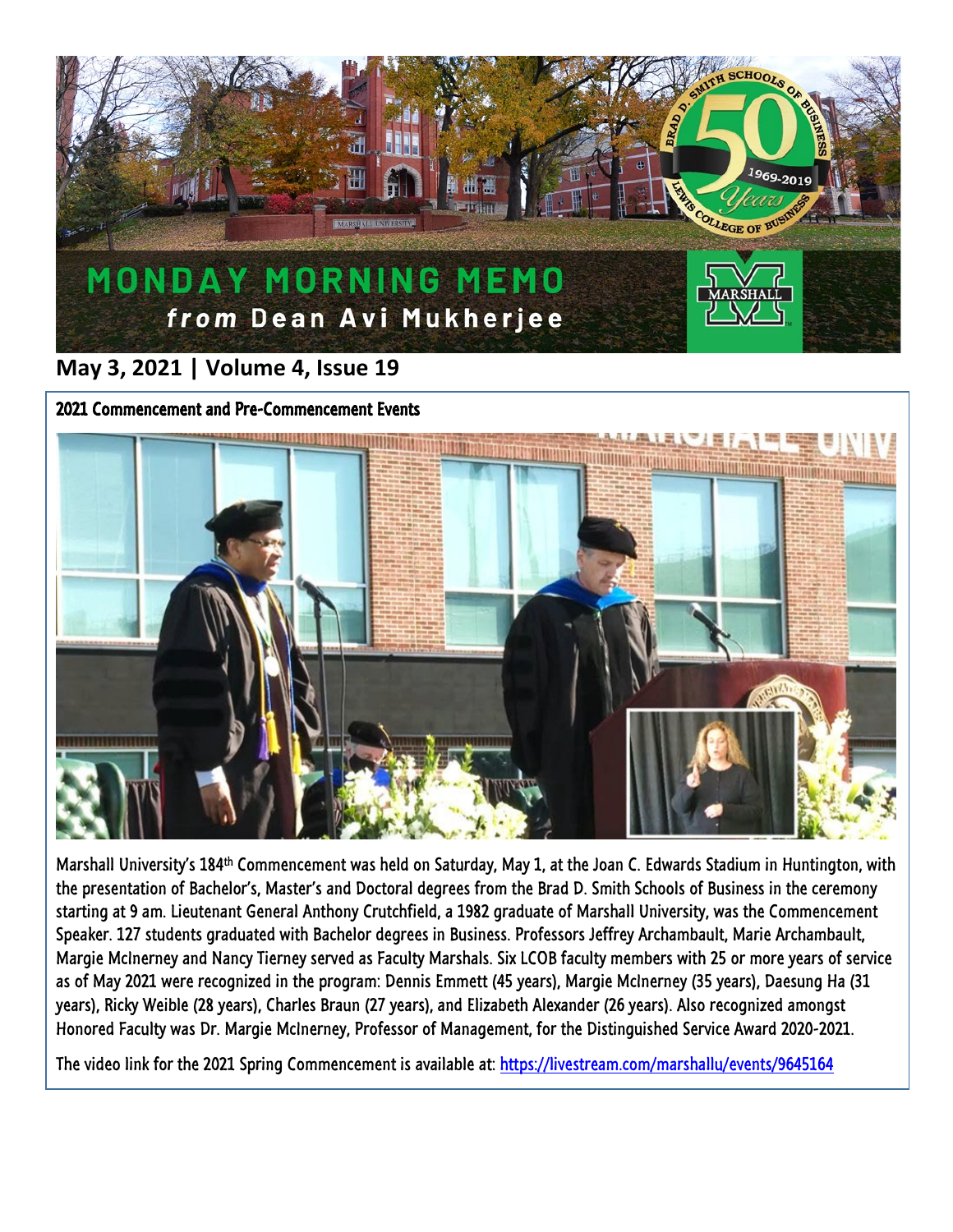

Glen Midkiff, Director/Center for Stakeholder Engagement

Dr. Jeffrey Archambault, Assoc. Dean for Academic Prog.

The Brad D. Smith Graduate School of Business Hooding Ceremony was held virtually on Zoom on April 30. 100 graduate students, who have completed their coursework in Spring of 2021, received their Masters degrees: MBA – 32 (12 General, 4 Finance, 8 Management, 4 Marketing, 2 Health Care Administration, 1 Supply Chain, 1 HRM) MS Health Care Administration – 12 MS Human Resource Management – 6 MS Accountancy  $-7$ MS Health Informatics – 13 MS Information Systems – 6 83 on-campus students and 17 online students. Overall, for the Spring 2020 to Spring 2021 period, we had 275 graduates from our masters and doctoral programs.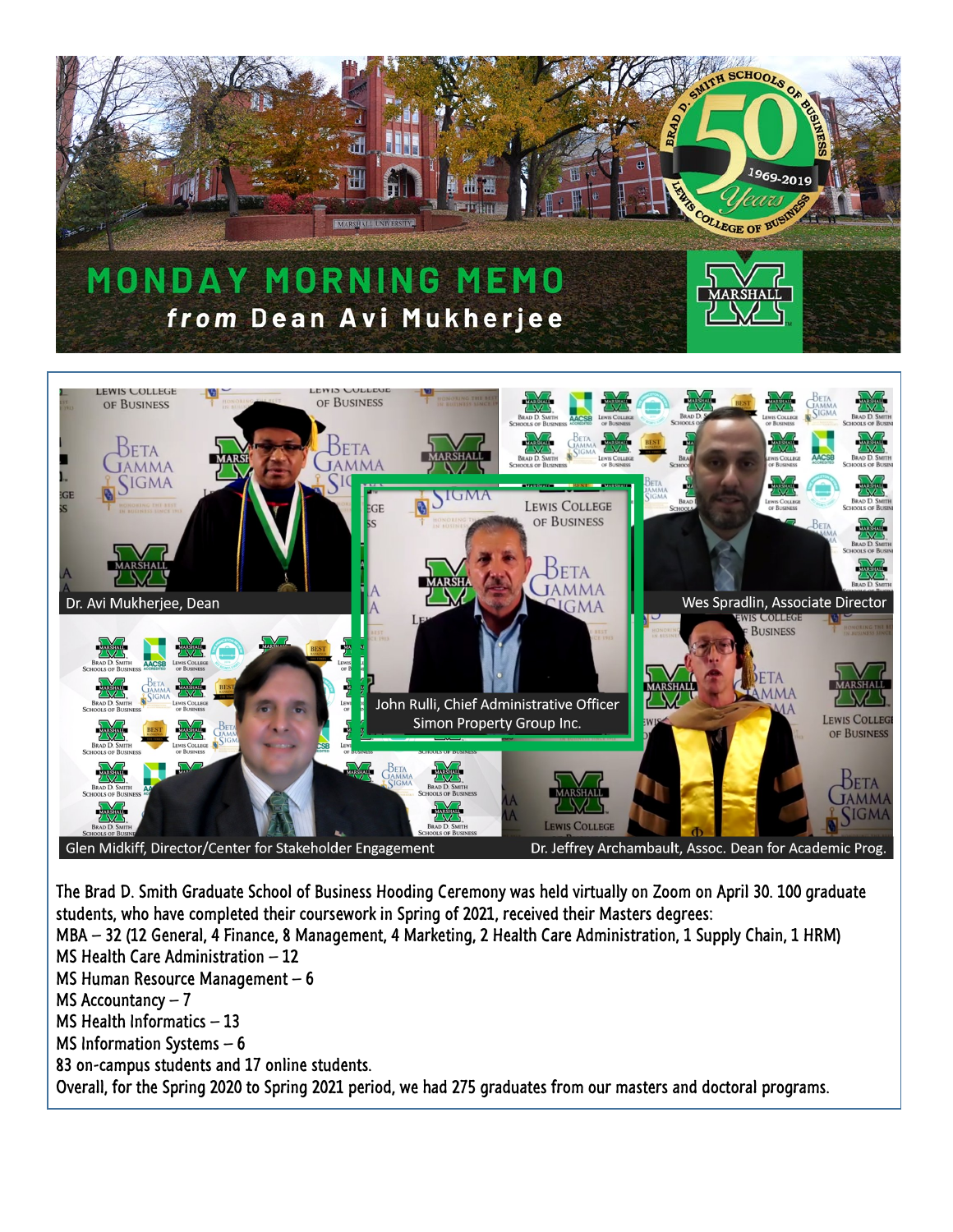

Calvin A. Kent Outstanding Leader Award 2021



The 2021 Calvin A. Kent Outstanding Student Leader Award recognizes a graduate student, who through his/her dedicated leadership and involvement has made significant contributions to the Brad D. Smith Graduate School of Business in a positive way during the past few years.

Dr. Cal Kent served Marshall University as Dean of the College of Business from 1993 to 2003, making him the longest serving Dean in the college's history. During his tenure as Dean, the college earned AACSB accreditation. After retiring with over 20 years of service for the college and university in various leadership roles, Cal remains involved as a Distinguished Professor of Business Emeritus and as member of the College's Executive Advisory Board. Additionally, Dr. Kent was Mayor or Chair of the City Council in three different cities including Huntington, WV. The recipient is honored to receive this award that bears his name.

The Calvin A. Kent Outstanding Graduate Student Leader of the Year Award went to Alejandro Valladares, or Alex as he is better known. Alex has shown strength in his abilities not only as an outstanding student, but also excelled in leadership positions as the President of the Society for Advancement of Management (SAM) Chapter at Marshall University, vice president of pledge education and chancellor of Delta Sigma Pi, and member of the Dean's Student Advisory Board- giving a voice to students. He was a finalist for the SAM National Outstanding Student. As a graduate assistant in the Dean's office, his outgoing personality and instinct to take the lead on certain projects was admirable. Alex has also been on the Dean's List, received the BB&T Emerging Leaders Certificate, an Honor's College graduate and is an active volunteer for community service projects. He helped organize a toy drive for the local hospital's children's unit through SAM. Alex has shown initiative in real life situations by finding positions that will benefit him on both an educational and experience level. He completed internships with Steel of West Virginia, MDD Forensic Accountants and Amazon. His team also created a business solution for the Physical Plant's inventory system at Marshall University under the direction and guidance of Professor Ben Eng. Upon completion of the project, his team then went on to present their solution to Marshall's Physical Plant, who implemented some of the team's suggested solutions.

More recently, he accepted a position with PricewaterhouseCoopers in Florida as an assurance associate.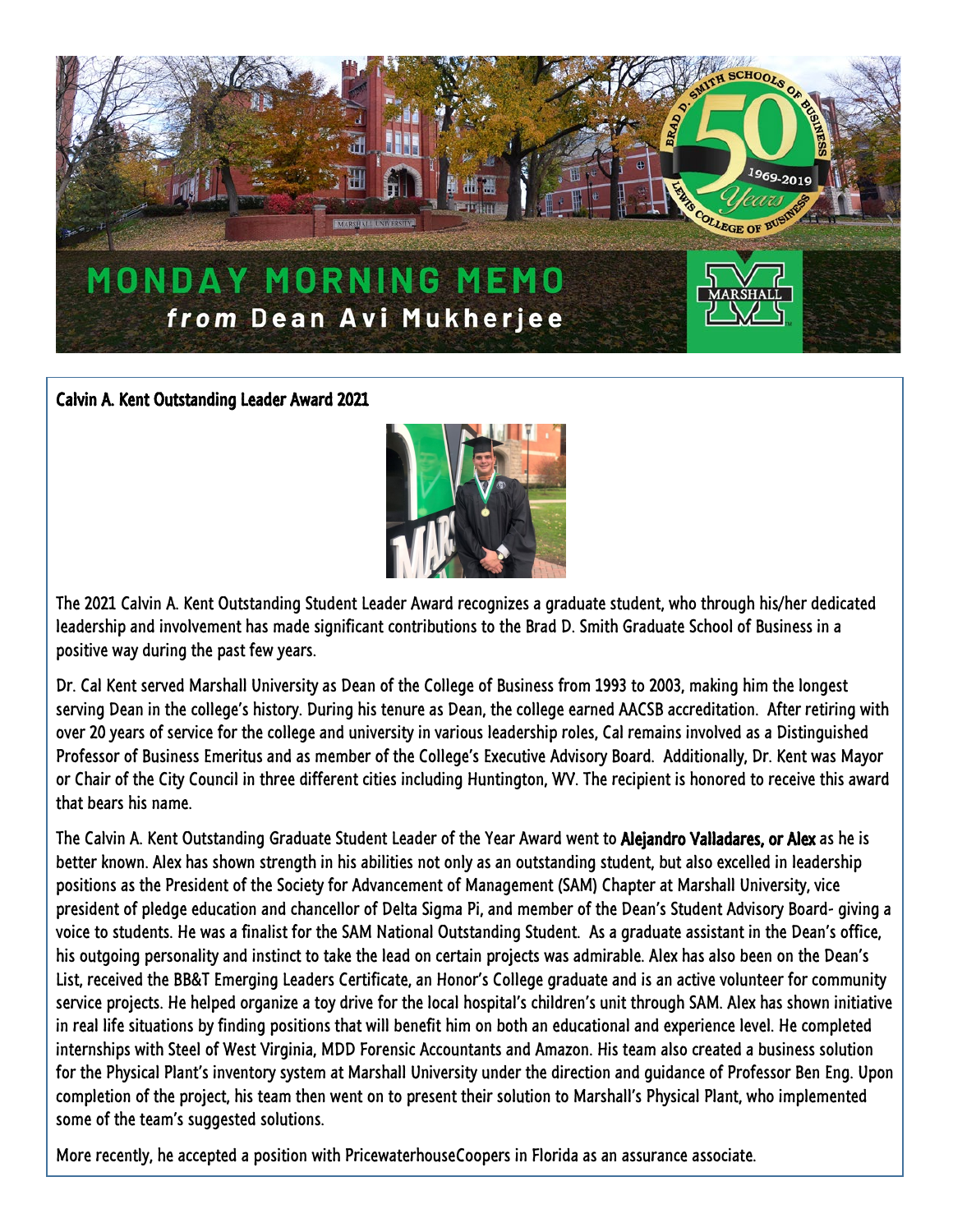

Keynote Speaker: Mr. John Rulli, Chief Operating Officer of Simon Property Group, Inc.



John Rulli, a Marshall business graduate who was the captain of a Marshall championship baseball team, is the executive vice president and chief operating officer of Indianapolis-based Simon Property Group, Inc., a member of the S&P 500 and the largest U.S. publicly traded real estate company.

Simon Property Group is engaged primarily in the ownership, development and management of retail real estate, primarily regional malls, Premium Outlet centers and community/lifestyle centers. It currently owns an interest in approximately 285 properties in the U.S. and more than 55 properties in Europe, Japan and Mexico.

Mr. Rulli has been instrumental in building the operating foundation upon which Simon Property Group has grown. Prior to joining Simon, Mr. Rulli served as vice president of human resources for Merit, Inc., and before that he was director of executive human resources for Lazarus department stores, a chain headquartered in Columbus, Ohio.

Currently, Mr. Rulli is a member of the Executive Advisory Board for the Lewis College of Business and has supported several key initiatives in the Lewis College of Business such as the Business Hall of Fame and the Herd Business Webinar Series. John Rulli serves as a director on the board of Indianapolis Downtown, Inc. He chairs the fundraising campaign for the Simon Youth Foundation. Mr. Rulli is actively involved in the community, working both with religious and civic leaders to develop programs that improve the quality of life for the underprivileged.

John Rulli received his Bachelor of Business Administration degree from Marshall and attended graduate school at the Ohio State University's Fawcett Center for Tomorrow. While at Marshall he served as captain of the 1978 Southern Conference championship baseball team. He also served as president of the Residence Hall Government Association and was a resident advisor.

He and his wife, Jennifer, reside in Carmel, Ind., with their four children, William, Ashley, Jonathan, and Michael.